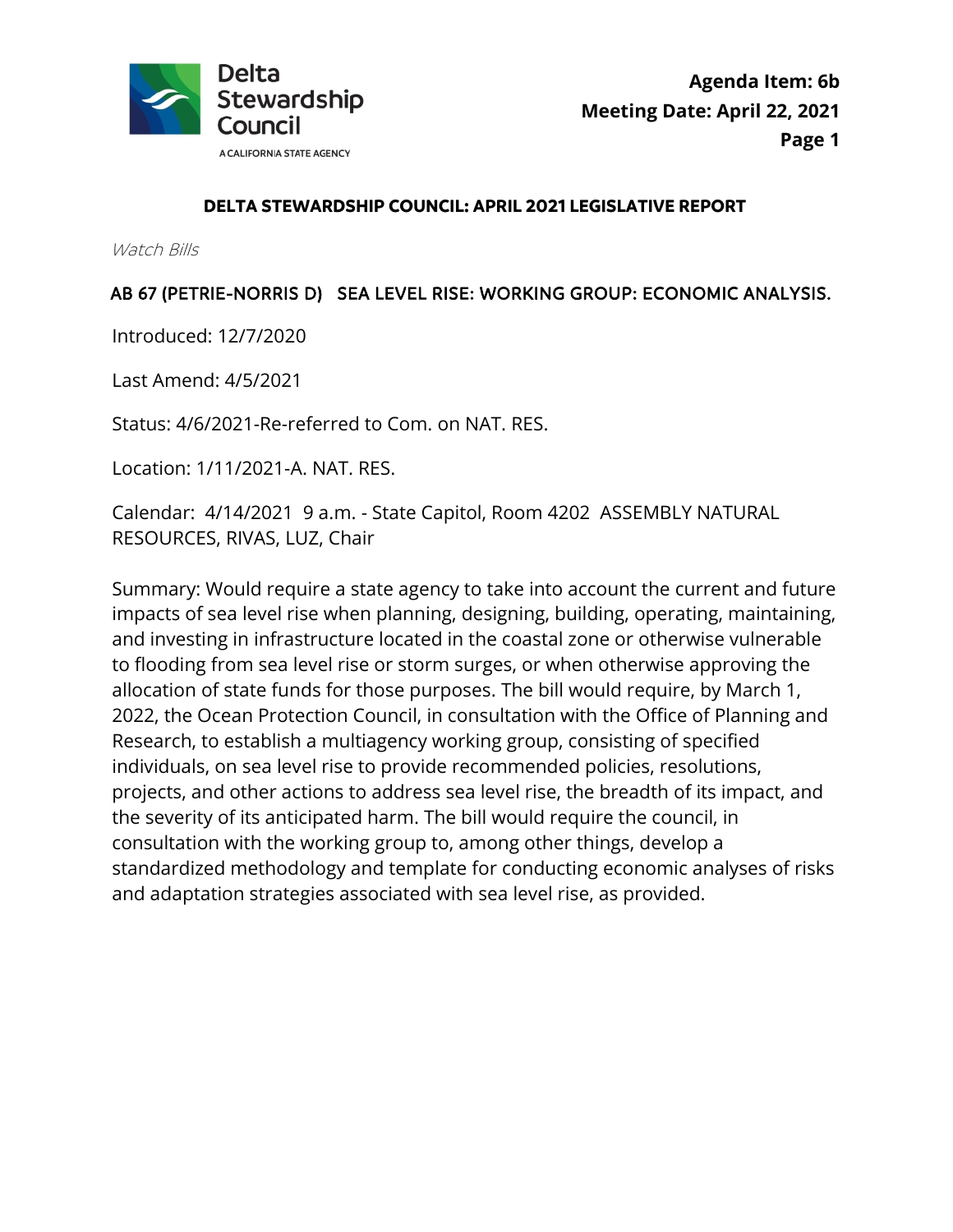#### AB 72 (PETRIE-NORRIS - D) ENVIRONMENTAL PROTECTION: NATURAL RESOURCES AGENCY: COASTAL ADAPTATION PROJECTS: SEA LEVEL RISE: REGULATORY REVIEW AND PERMITTING: REPORT.

Introduced: 12/7/2020

Last Amend: N/A

Status: 1/11/2021-Referred to Com. on NAT. RES.

Location: 1/11/2021-A. NAT. RES.

Calendar: 4/14/2021 9 a.m. - State Capitol, Room 4202 ASSEMBLY NATURAL RESOURCES, RIVAS, LUZ, Chair

Summary: Would enact the Coastal Adaptation Permitting Act of 2021. The bill would require the agency to explore, and authorize it to implement, options within the agency's jurisdiction to establish a more coordinated and efficient regulatory review and permitting process for coastal adaptation projects, as defined. The bill would require the agency to submit, by July 1, 2023, a report to the Legislature with suggestions and recommendations for improving and expediting the regulatory review and permitting process for coastal adaptation projects.

## AB 979 (FRAZIER – D) SACRAMENTO-SAN JOAQUIN DELTA: PROJECTS: SEA LEVEL RISE ANALYSIS REPORT

Introduced: 2/18/2021

Status: 4/13/2021 – From committee chair, with author's amendments; Re-Refer to W.,P. & W.

Location: 3/4/2021-A. W.,P. & W.

Calendar: 4/26/2021 2:30 p.m. - State Capitol, Assembly Chamber ASSEMBLY WATER, PARKS AND WILDLIFE, GARCIA, EDUARDO, Chair

Summary: The Sacramento-San Joaquin Delta Reform Act of 2009, provides that it is the policy of the state to, among other things, reduce reliance on the Sacramento-San Joaquin Delta in meeting California's future water supply needs through a statewide strategy of investing in improved regional supplies, conservation, and water use efficiency. Current law establishes the Delta Stewardship Council, which is required to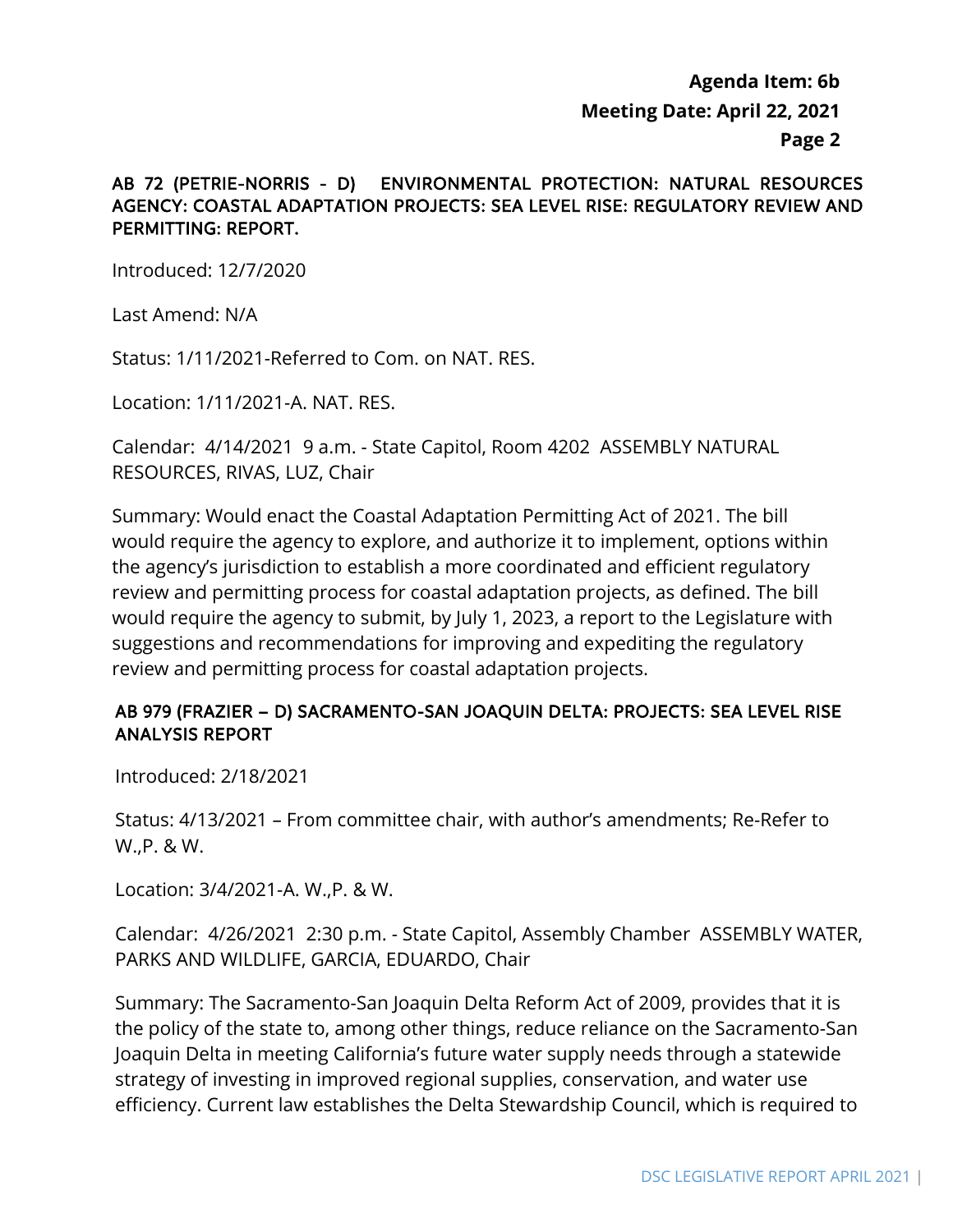develop, adopt, and commence implementation of a comprehensive management plan, known as the Delta Plan, for the Sacramento-San Joaquin Delta. This bill would require any individual or entity that undertakes a project, as defined, within the Delta to complete a report analyzing the impact of sea level rise on the project.

## SB 1 (ATKINS - D) COASTAL RESOURCES: SEA LEVEL RISE.

Introduced: 12/7/2020

Last Amend: 3/23/2021

Status: 4/12/2021-From committee: Do pass and re-refer to Com. on APPR. (Ayes 5. Noes 1.) (April 12). Re-referred to Com. on APPR.

Location: 4/12/2021-S. APPR.

 Calendar: 4/19/2021 9 a.m. - John L. Burton Hearing Room (4203) SENATE APPROPRIATIONS, PORTANTINO, Chair

Summary: Thee California Coastal Act of 1976 establishes the California Coastal Commission and provides for planning and regulation of development in the coastal zone, as defined. The act requires the commission, within 90 days after January 1, 1977, to adopt, after public hearing, procedures for the preparation, submission, approval, appeal, certification, and amendment of a local coastal program, including a common methodology for the preparation of, and the determination of the scope of, the local coastal programs, as provided. This bill would also include, as part of the procedures the commission is required to adopt, recommendations and guidelines for the identification, assessment, minimization, and mitigation of sea level rise within each local coastal program, as provided. The bill would delete the timeframe specified above by which the commission is required to adopt these procedures.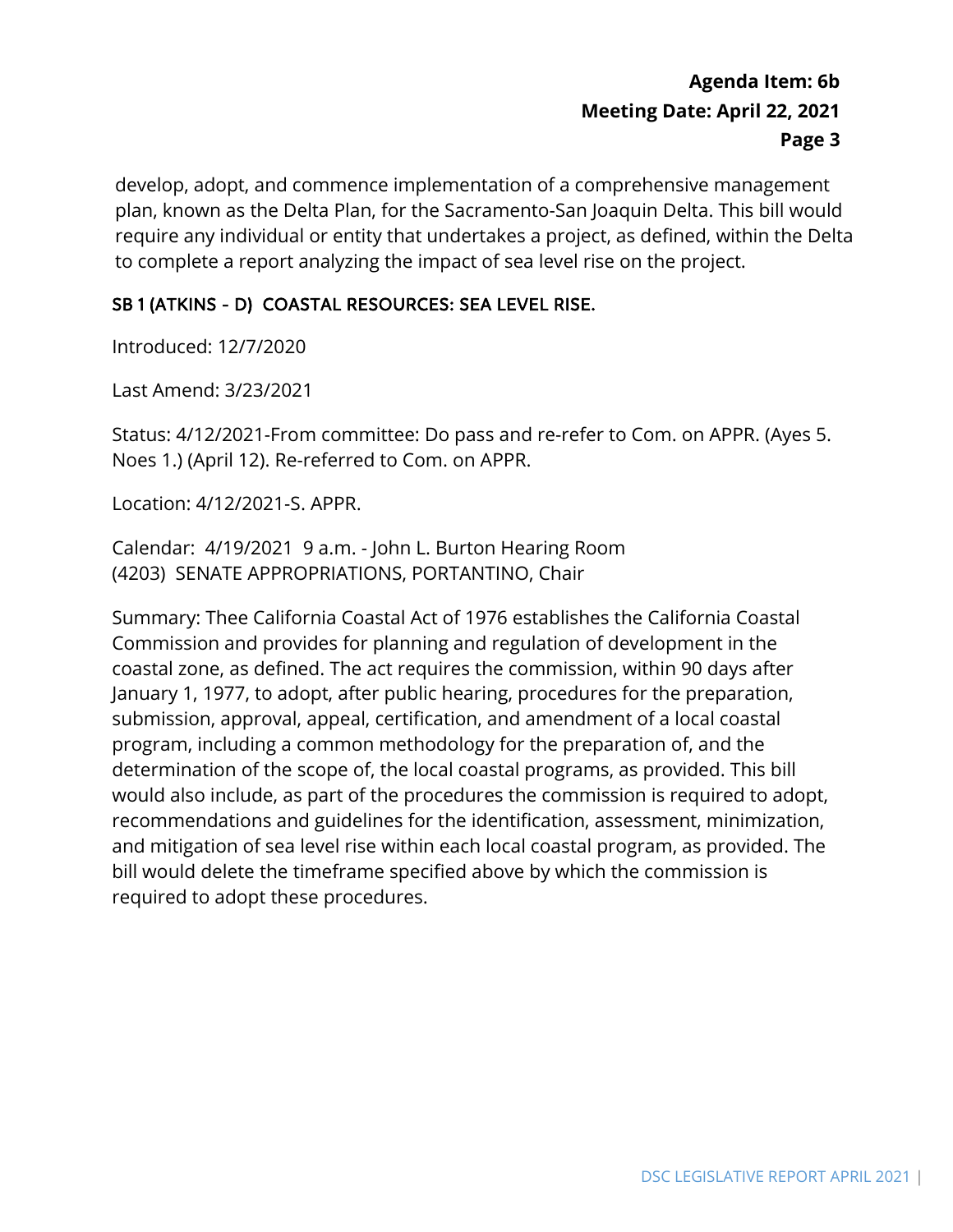#### SB 27 (SKINNER - D) CARBON SEQUESTRATION: STATE GOALS: NATURAL AND WORKING LANDS: REGISTRY OF PROJECTS.

Introduced: 12/7/2020

Last Amend: 3/1/2021

 (Ayes 5. Noes 0.) (March 15). Re-referred to Com. on N.R. & W. Status: 3/16/2021-From committee: Do pass and re-refer to Com. on N.R. & W.

Location: 3/15/2021-S. N.R. & W.

 Calendar: 4/27/2021 9 a.m. - John L. Burton Hearing Room (4203) SENATE NATURAL RESOURCES AND WATER, STERN, Chair

Summary: Would require, no later than July 1, 2022, the Natural Resources Agency, in coordination with the California Environmental Protection Agency, the State Air Resources Board, and the Department of Food and Agriculture, to establish carbon sequestration goals for natural and working lands, as provided. The bill would require the state board, as part of its scoping plan, to establish specified carbon dioxide removal targets for 2030 and beyond.

### SB 230 (PORTANTINO - D) STATE WATER RESOURCES CONTROL BOARD: CONSTITUENTS OF EMERGING CONCERN PROGRAM.

Introduced: 1/19/2021

Status: 3/16/2021-From committee: Do pass and re-refer to Com. on APPR. (Ayes 7. Noes 0.) (March 15). Re-referred to Com. on APPR.

Location: 3/15/2021-S. APPR.

Calendar: 3/22/2021 9 a.m. – Senate Appropriations

Summary: Would require the State Water Resources Control Board to establish, maintain, and direct an ongoing, dedicated program called the Constituents of Emerging Concern Program to assess the state of information and recommend areas for further study on, among other things, the occurrence of constituents of emerging concern (CEC) in drinking water sources and treated drinking water. The bill would require the state board to convene, by an unspecified date, the Science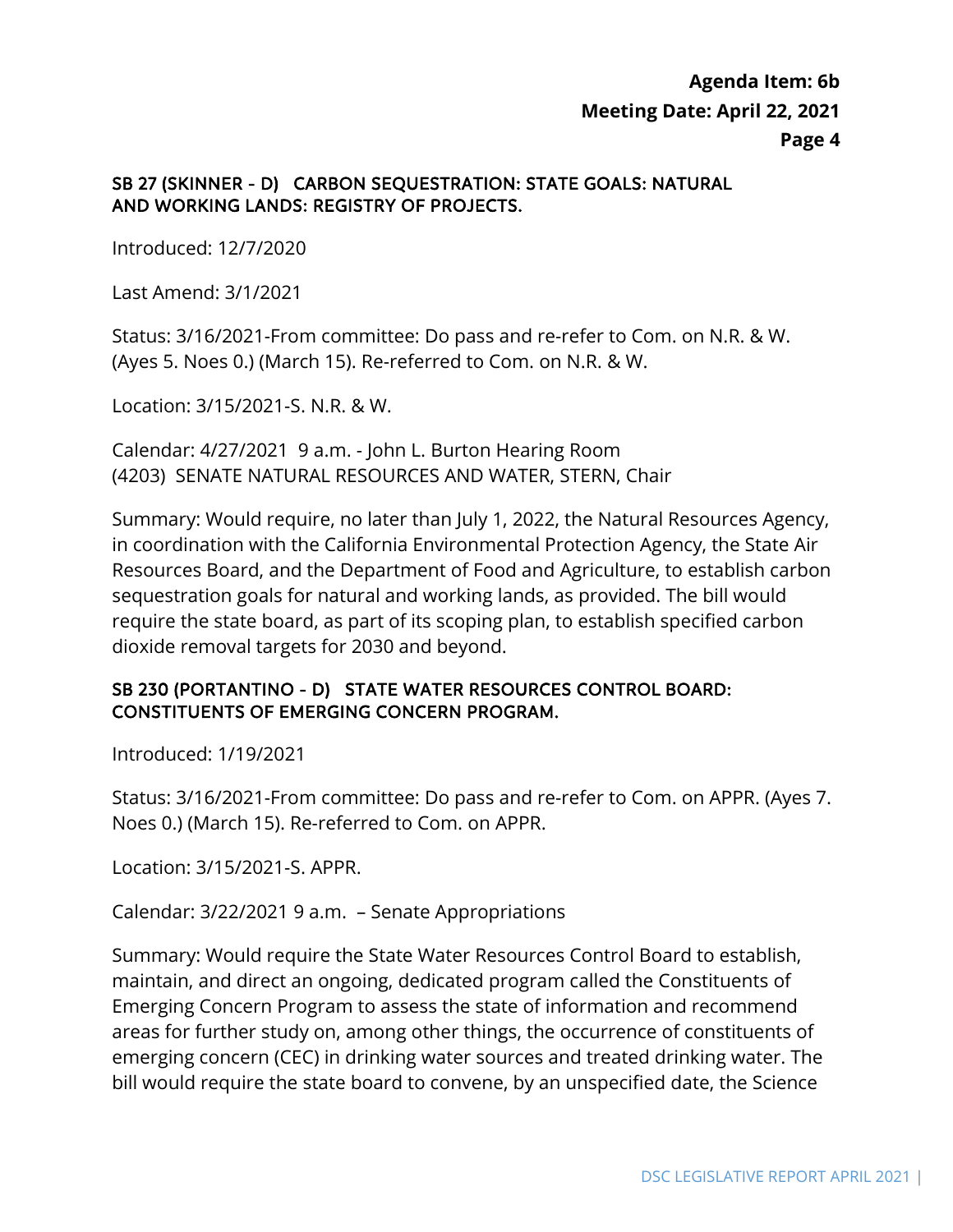Advisory Panel to review and provide recommendations to the state board on CEC for further action, among other duties. The bill would require the state board to provide an annual report to the Legislature on the ongoing work conducted by the panel.

## SB 273 (HERTZBERG - D) WATER QUALITY: MUNICIPAL WASTEWATER AGENCIES.

Introduced: 1/29/2021

Status: 4/12/2021-From committee: Do pass and re-refer to Com. on APPR with recommendation: To consent calendar. (Ayes 7. Noes 0.) (April 12). Re-referred to Com. on APPR.

Location: 4/12/2021-S. APPR.

Summary: Would authorize a municipal wastewater agency, as defined, to enter into agreements with entities responsible for stormwater management for the purpose of managing stormwater and dry weather runoff, to acquire, construct, expand, operate, maintain, and provide facilities for specified purposes relating to managing stormwater and dry weather runoff, and to levy taxes, fees, and charges consistent with the municipal wastewater agency's existing authority in order to fund projects undertaken pursuant to the bill. The bill would require the exercise of any new authority granted under the bill to comply with the Cortese-Knox-Hertzberg Local Government Reorganization Act of 2000. To the extent this requirement would impose new duties on local agency formation commissions, the bill would impose a state-mandated local program.

### SB 351 (CABALLERO - D) WATER INNOVATION ACT OF 2021.

Introduced: 2/9/2021

Status: 2/10/2021-From printer. May be acted upon on or after March 12.

Location: 2/17/2021-S. N.R. & W.

Calendar: 4/15/2021 Upon adjournment of Agriculture Committee - John L. Burton Hearing Room (4203) SENATE NATURAL RESOURCES AND WATER, STERN, Chair

 Summary: Current law establishes the State Water Resources Control Board for the purposes of providing for the orderly and efficient administration of the water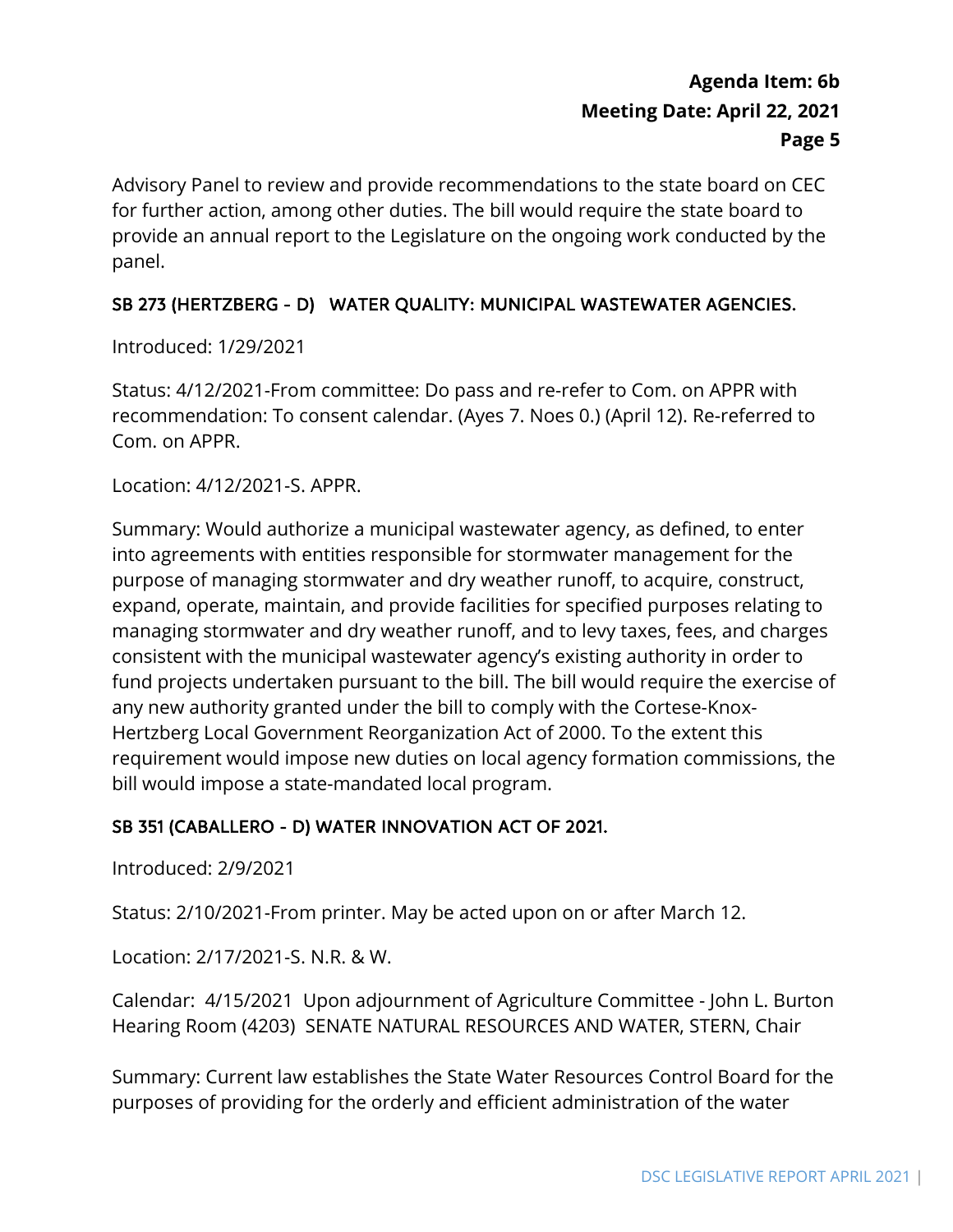resources of the state. This bill, the Water Innovation Act of 2021, would create the Office of Water Innovation at the California Water Commission for the furtherance of new technologies and other innovative approaches in the water sector. The bill would require the office, by December 31, 2023, to take specified measures to advance innovation in the water sector. The bill would make findings and declarations regarding the need for water innovation.

### SB 369 (PAN - D) FLOOD CONTROL: YOLO BYPASS CACHE SLOUGH PARTNERSHIP MULTIBENEFIT PROGRAM.

Introduced: 2/10/2021

Status: 3/25/2021-Read third time. Passed. (Ayes 38. Noes 0.) Ordered to the Assembly. In Assembly. Read first time. Held at Desk.

Location: 3/25/2021-A. DESK

Summary: Would establish the Yolo Bypass Cache Slough Partnership Multibenefit Program to support the development and implementation of projects within the Yolo Bypass and Cache Slough region. The bill would define "Yolo Bypass Cache Slough Partnership" to mean the multiagency partnership established pursuant to a memorandum of understanding signed in May 2016 by a total of 15 participating federal, state, and local agencies. The bill would require the participating state agencies, including the Natural Resources Agency, the Department of Water Resources, the Department of Fish and Wildlife, the Central Valley Flood Protection Board, the State Water Resources Control Board, and the Central Valley Regional Water Quality Control Board, to work in collaboration with the participating federal and local agencies to promote the discussion, prioritization, and resolution of policy and other issues critical to the successful implementation of projects to advance specified objectives in the Yolo Bypass and Cache Slough region.